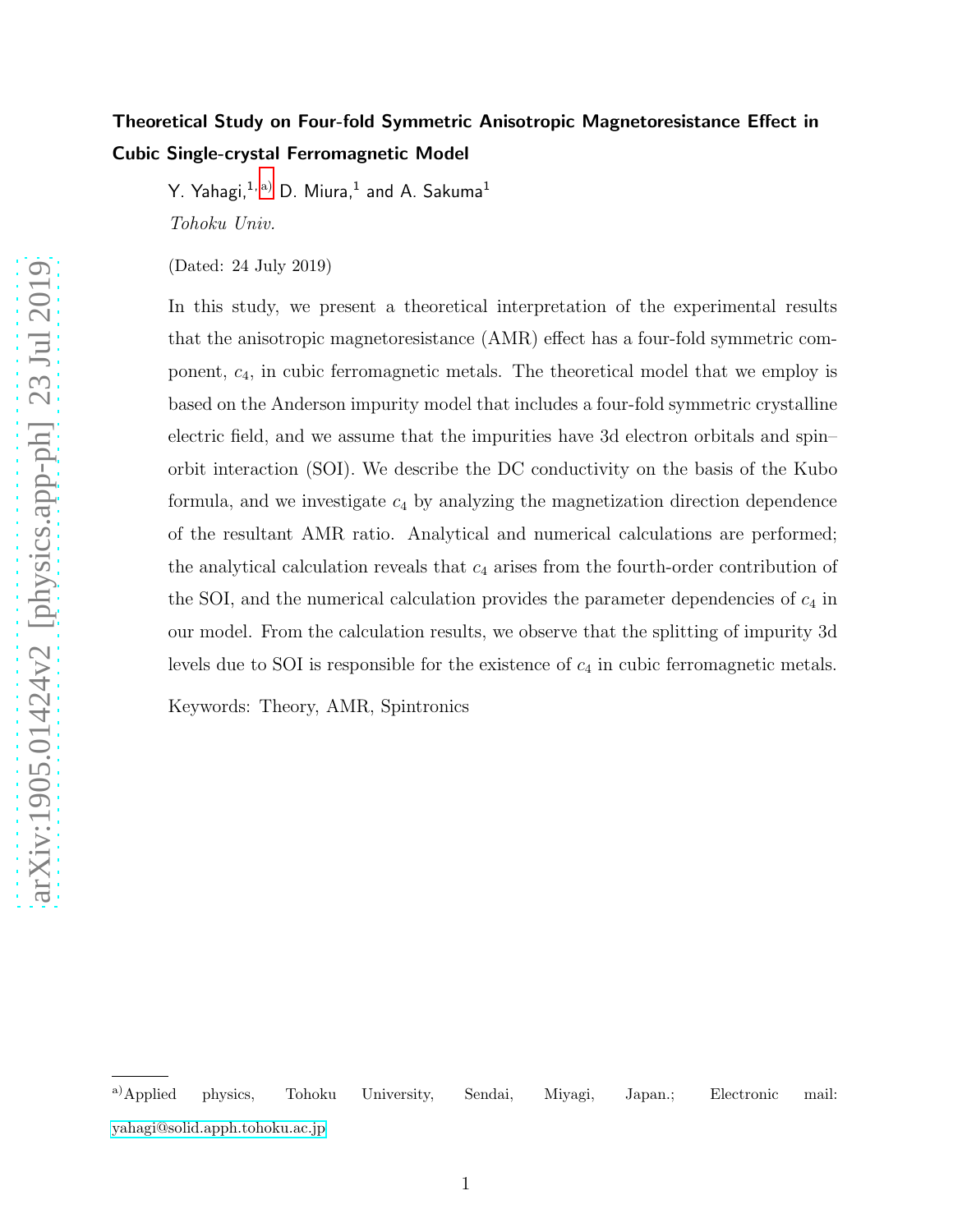#### I. INTRODUCTION

The anisotropic magnetoresistance (AMR) effect has been known to be a special magnetoresistance effect that occurs in ferromagnetic metals and has had applications in magnetic sensors. Owing the theoretical research conducted in the 1960s and 1970s, it is widely believed that this is a spin-dependent transport property of ferromagnets. The efficiency of AMR is referred using the AMR ratio defined as

<span id="page-1-0"></span>
$$
AMR(\phi) \equiv \frac{\Delta \rho(\phi)}{\rho_{\perp}} = \frac{\rho(\phi) - \rho_{\perp}}{\rho_{\perp}},
$$
\n(1)

with  $\rho_{\perp} = \rho(\frac{\pi}{2})$  $\frac{\pi}{2}$ ). Usually, in experiments on bulk polycrystalline ferromagnetic metals, the angular dependence of resistivity is phenomenologically written as  $AMR(\phi) = c_0 + c_2 \cos 2\phi$ , where  $c_n$  denotes the coefficient of the  $\cos n\phi$  component. Theoretically, the AMR effect has been successfully explained using an s-d impurity scattering model considering spin–orbit interactions  $(SOIs).<sup>1-5</sup>$  $(SOIs).<sup>1-5</sup>$  $(SOIs).<sup>1-5</sup>$ 

In recent years, the AMR effect has attracted considerable attention in the field of spintronics because it is a type of SOI-related phenomenon that is expected to be a key aspect in controlling the magnetization alignments of multilayer systems using an electric field. In the line of this research, so-called perpendicular AMR effects were observed in the magnetic multilayer systems where the AMR effect depends not only on the relative angle between  $\boldsymbol{M}$ and  $J$  but also on the  $M$  angle measured in the plane perpendicular to  $J$ . We successfully provided a theoretical description for the effects based on the tight-binding model, including the Rashba-type SOI at the interface.<sup>[6](#page-11-0)</sup> The mechanism we observed is closely related to the Edelstein effect, which is one of the causes of spin–orbit torque acting on the magnetization at the magnetic multilayer interfaces.

Recently, interesting behaviors have been noticed in some single-crystal ferromagnets such as  $Fe<sub>4</sub>N<sup>7-10</sup>$  $Fe<sub>4</sub>N<sup>7-10</sup>$  $Fe<sub>4</sub>N<sup>7-10</sup>$  and  $Co<sub>2</sub>MnSi<sup>11</sup>$  $Co<sub>2</sub>MnSi<sup>11</sup>$  $Co<sub>2</sub>MnSi<sup>11</sup>$  wherein the AMR ratio exhibits four-fold symmetry in the form of  $AMR(\phi) = c_0 + c_2 \cos 2\phi + c_4 \cos 4\phi$ . In 2015, Kokado and Tsunoda proposed a theory for explaining the origin of four-fold term, wherein tetragonal symmetric crystal fields are responsible for the  $c_4$  term from the second-order perturbation expansion in terms of SOI.<sup>[12](#page-11-4)</sup> In their study, they found that  $c_4$  is proportional to the deference in the projected density of states (PDOS) at the Fermi energy  $(E_F)$  among tetragonal splitting de states (Fig[.2\)](#page-12-0),  $c_4 \propto D_{xy,+}^{(d)} - D_{yz,+}^{(d)}$ , where  $D_{m,\sigma}^{(d)}$  represents the PDOS of m state of 3d orbitals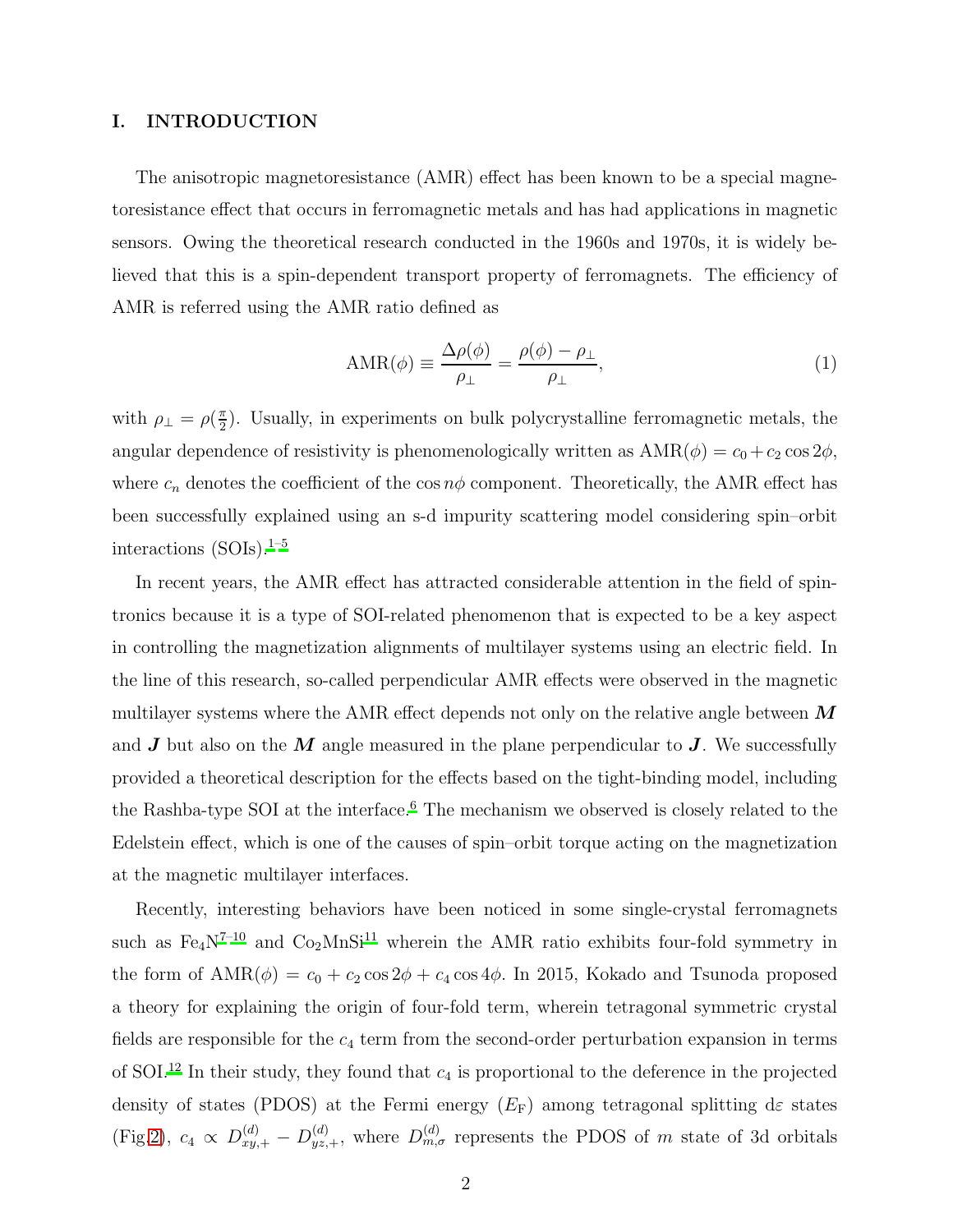$(m = xy, yz, zx, x<sup>2</sup> - y<sup>2</sup>, 3z<sup>2</sup> - r<sup>2</sup>)$  with spin  $\sigma = \pm$ .<sup>[12](#page-11-4)</sup> The spin of +(-) indicates the majority (minority) spin state whose quantization axis has the same direction as  $M$ .

Assuming planar or uniaxial lattice distortions on films, the above explanation may be applied to account for the presence of  $c_4$  because such distortions change crystal symmetry from cubic to tetragonal. However, symmetry transitions have not been directly observed even when a finite  $c_4$  appears. Therefore, for understanding the four-fold AMR effects, it is worth further focusing on cubic systems.

In this study, we show the presence of not only  $c_2$  but also  $c_4$  on cubic single-crystal ferromagnetic 3d alloys. Inspired by the Kokado model,<sup>[12](#page-11-4)</sup> we use the s-d impurity scattering model with cubic crystal fields and SOI. The AMR is treated on the basis of the Kubo– Greenwood formula. With this approach, we can consider the non-perturbative role of SOIs. To clarify the physical aspect of  $c_4$ , we first perform perturbative calculations with respect to the SOI. From the analysis, we observed that the fourth-order term of SOI gives rise to the splitting of de states, resulting in the appearance of  $c_4$  term. Next, we show the unperturbative result using numerical calculations to evaluate the behavior of  $c_4$  as functions of angles  $\phi$ , SOI-strengths, and  $E_F$ . Finally, we provide a summary and conclude this study.

#### II. MODEL AND FORMULATION

In this section, we present the model Hamiltonian  $H$  and formulation for AMRs. Assuming a cubic single-crystal ferromagnetic 3d alloy system, AMR is described by using the impurity scattering model. Here, the 3d-electrons are relatively localized and are then assumed contribute little to conduction. Therefore, we regard the 3d-band to act only as a ferromagnetic background. In this situation, only the 4s-electrons contribute to conduction and resistivity is governed by s-d impurity scattering. We regard the impurity atoms to have a magnetic 3d character. Thus, we adopt the multi-orbital d-impurity Anderson model to describe the above situation as follows:

$$
H = Hs(\phi) + Himp(\phi) + Hhyb,
$$
\n(2)

where  $H_s(\phi)$  is the 4s-conduction electron Hamiltonian,  $H_{\text{imp}}(\phi)$  represents the impurity 3d states, and  $H_{\text{hyb}}$  denotes the s-d hybridization term. The conduction electrons are treated within the electron-gas model with exchange splitting from a ferromagnetic background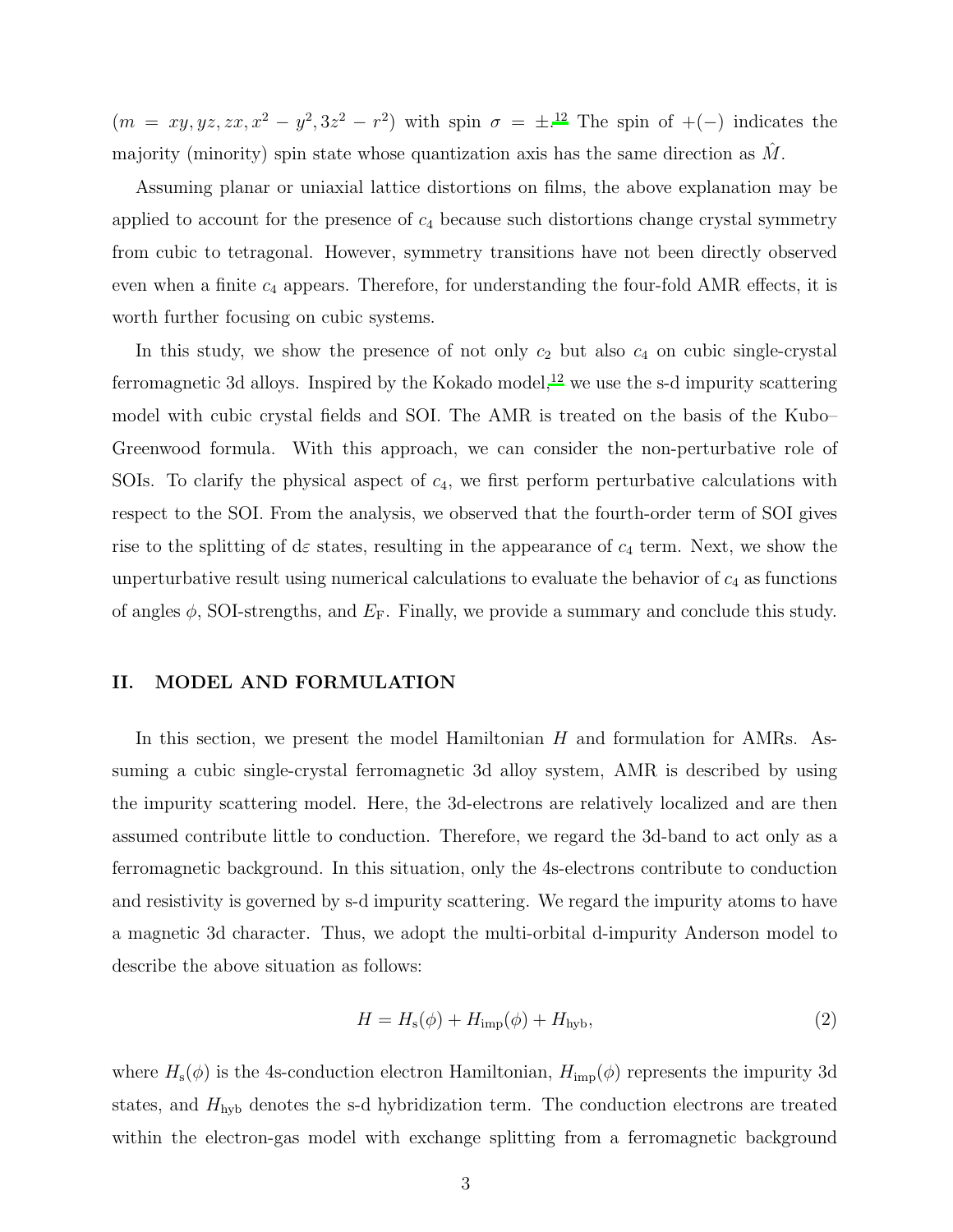sustained by the 3d-bands

$$
H_{\rm s}(\phi) = \sum_{\mathbf{k}} (E_0 + tk^2) c_{\mathbf{k}}^{\dagger} c_{\mathbf{k}} - \Delta_{\rm s} \sum_{\mathbf{k}} (c_{\mathbf{k}}^{\dagger} \hat{\boldsymbol{\sigma}} c_{\mathbf{k}}) \cdot \hat{\boldsymbol{M}}(\phi), \tag{3}
$$

with

$$
\hat{\boldsymbol{\sigma}} = (\sigma_x, \sigma_y, \sigma_z), \tag{4}
$$

$$
\hat{\mathbf{M}}(\phi) = (\cos \phi, \sin \phi, 0),\tag{5}
$$

where  $c_{\bf k} = (c_{\bf k, \uparrow}, c_{\bf k, \downarrow})^{\rm T}$  and  $c_{\bf k}^{\dagger} = (c_{\bf k, \uparrow}^{\dagger}, c_{\bf k, \downarrow}^{\dagger})$  are the spinor-represented operators creating and annihilating the conduction electron state with the wave vector  $\boldsymbol{k}$ , and  $\sigma_{\mu}$  is the  $\mu$ component of the Pauli matrix. The first term represents the kinetic energy  $tk^2$  and the bottom energy  $E_0$ , and  $\Delta_s$  is the strength of the exchange splitting on conduction band.

Impurity 3d states are treated as localized 3d atomic orbitals with exchange splitting, SOIs, and crystal fields of cubic symmetry reflecting the 3d host matrix.

$$
H_{\rm imp}(\phi) = \sum_{i}^{N_{\rm imp}} H_{\rm imp}^{(i)}(\phi)
$$
\n(6)

<span id="page-3-0"></span>
$$
H_{\rm imp}^{(i)}(\phi) = H_{\rm ex}^{(i)}(\phi) + H_{\rm cf}^{(i)} + H_{\rm so}^{(i)}.
$$
\n(7)

with

$$
H_{\text{ex}}^{(i)}(\phi) = -\Delta_{\text{d}} \sum_{m} (d_{i,m}^{\dagger} \hat{\boldsymbol{\sigma}} d_{i,m}) \cdot \hat{\boldsymbol{M}}(\phi), \qquad (8)
$$

$$
H_{\text{cf}}^{(i)} = E_{\varepsilon} (d_{i,xy}^{\dagger} d_{i,xy} + d_{i,yz}^{\dagger} d_{i,yz} + d_{i,xz}^{\dagger} d_{i,xz}) + E_{\gamma} (d_{i,x^2-y^2}^{\dagger} d_{i,x^2-y^2} + d_{i,3z^2-r^2}^{\dagger} d_{i,3z^2-r^2}),
$$
\n(9)

<span id="page-3-1"></span>
$$
H_{\rm so} = \frac{\lambda}{2} \sum_{m,m'} d_{i,m}^{\dagger} (\hat{\boldsymbol{\sigma}} \cdot \boldsymbol{l})_{m,m'} d_{i,m'}, \qquad (10)
$$

where the suffix i indicates the site index of the impurity position.  $d_{i,m} = (d_{i,m,\uparrow}, d_{i,m,\downarrow})^{\mathrm{T}}$ and  $d_{i,m}^{\dagger} = (d_{i,m,\uparrow}^{\dagger}, d_{i,m,\downarrow}^{\dagger})$  are the spinor-represented operators creating and annihilating the impurity 3d state with the site i and the orbital m.  $\Delta_d$  is the strength of the exchange splitting on impurity states with the polarization direction of  $\hat{\mathbf{M}}(\phi)$ .  $E_{\varepsilon(\gamma)}$  is the energy level of  $d\varepsilon(d\gamma)$  state.  $\boldsymbol{l} = (l_x, l_y, l_z)$  is the angular momentum operator of  $l = 2$  and  $\lambda$  is the coupling constant of SOI. We note that  $Eqs.(7)-(10)$  $Eqs.(7)-(10)$  $Eqs.(7)-(10)$  $Eqs.(7)-(10)$  are in the same form as the model in Kokados study.[12](#page-11-4)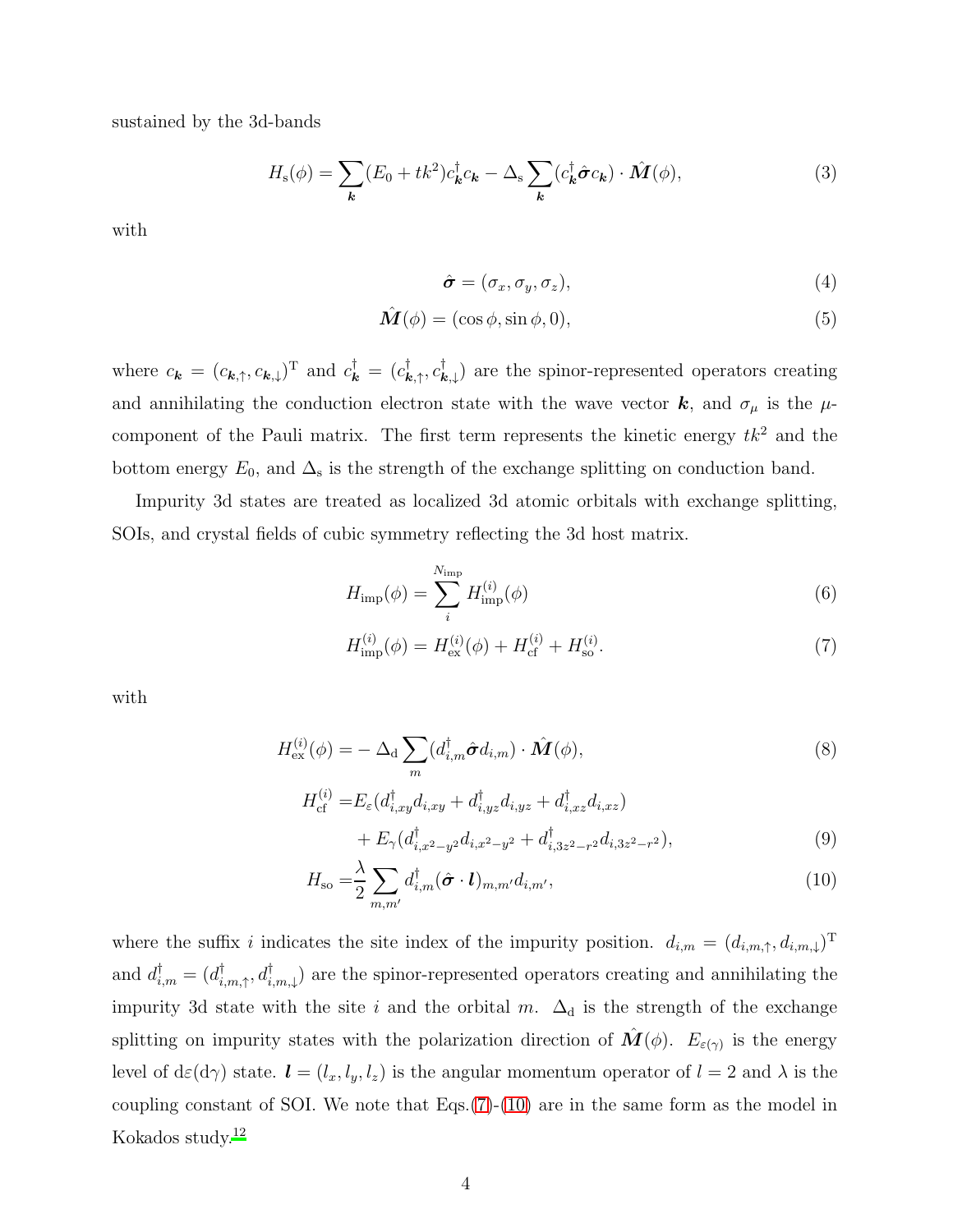The s-d hybridization between the conduction band and impurity states is written as

$$
H_{\rm hyb} = \sum_{i}^{N_{\rm imp}} \sum_{\mathbf{k}, m} \left( V_{\mathbf{k}; i, m}^{\rm sd} c_{\mathbf{k}}^{\dagger} d_{i, m} + H.c. \right), \tag{11}
$$

$$
V_{\mathbf{k};i,m}^{\mathrm{sd}} = -\frac{e^{\mathrm{i}\mathbf{k}\cdot\mathbf{r}_{i}}}{\sqrt{\Omega}}f(k)X_{2,m}(\theta_{\mathbf{k}},\phi_{\mathbf{k}}),
$$
\n(12)

where  $r_i$  is the position of impurity center,  $\Omega$  is the volume of the system,  $f(k)$  is the isotropic coefficient originating from the radial part of the 3d orbital, and  $X_{l,m}(\theta_{\mathbf{k}}, \phi_{\mathbf{k}})$  is the cubic harmonics in k-space given by

$$
X_{2,m}(\theta_{\mathbf{k}},\phi_{\mathbf{k}}) = \begin{cases} \sqrt{\frac{5}{4\pi}} \frac{1}{2}(\cos^2\theta_{\mathbf{k}} - 1) & m = 3z^2 - r^2, \\ \sqrt{\frac{5}{4\pi}} \frac{\sqrt{3}}{2}\sin^2\theta_{\mathbf{k}}(\cos^2\phi_{\mathbf{k}} - \sin^2\phi_{\mathbf{k}}) & m = x^2 - y^2, \\ \sqrt{\frac{5}{4\pi}} \sqrt{3}\cos\theta_{\mathbf{k}}\sin\theta_{\mathbf{k}}\cos\phi_{\mathbf{k}} & m = zx, \\ \sqrt{\frac{5}{4\pi}} \sqrt{3}\cos\theta_{\mathbf{k}}\sin\theta_{\mathbf{k}}\sin\phi_{\mathbf{k}} & m = yz, \\ \sqrt{\frac{5}{4\pi}} \sqrt{3}\sin^2\theta_{\mathbf{k}}\cos\phi_{\mathbf{k}}\sin\phi_{\mathbf{k}} & m = xy. \end{cases}
$$
(13)

The difference between our model and Kokado *et al.*s model lies in that the treatment of s-d impurity scattering where the conductive s-electrons are scattered into the impurity dstates in our model while the s-electrons are scattered into host d-bands through the impurity atoms in their model. As the polarization direction and the spatial symmetry of d-charactor are taken into account in both cases in the scattering events, both models essentially provide the same picture in terms of AMR symmetry.

To describe AMR, we investigate the conductivity changes of the system in a microscopic manner. The longitudinal conductivity  $\sigma_{xx}(\phi)(=1/\rho(\phi))$  at zero temperature is given by the Kubo–Greenwood formula<sup>[13](#page-11-5)[,14](#page-11-6)</sup>:

<span id="page-4-0"></span>
$$
\sigma_{xx}(\phi) = -\frac{\hbar}{4\pi\Omega} \text{Tr}_{\mathbf{k},\sigma} \langle J_x \{ G_s^+(\phi) - G_s^-(\phi) \} J_x \{ G_s^+(\phi) - G_s^-(\phi) \} \rangle_{\text{conf}} , \qquad (14)
$$

where  $G_s^{\pm}(\phi)$  is the conduction electron's Green's function (+: retarded,  $-$ : advanced) at the Fermi level  $E_F$  and  $\langle \cdot \cdot \cdot \rangle_{\text{conf}}$  indicates the configuration average for impurities. The charge current operators  $J_x$  are expressed by

$$
J_x = -\frac{2te}{\hbar} \sum_{\mathbf{k}} k_x c_{\mathbf{k}}^\dagger c_{\mathbf{k}},\tag{15}
$$

where e denotes the elementary charge. The anomalous currents from the s-d hybridizations are neglected because its contribution seems much smaller than that from normal currents.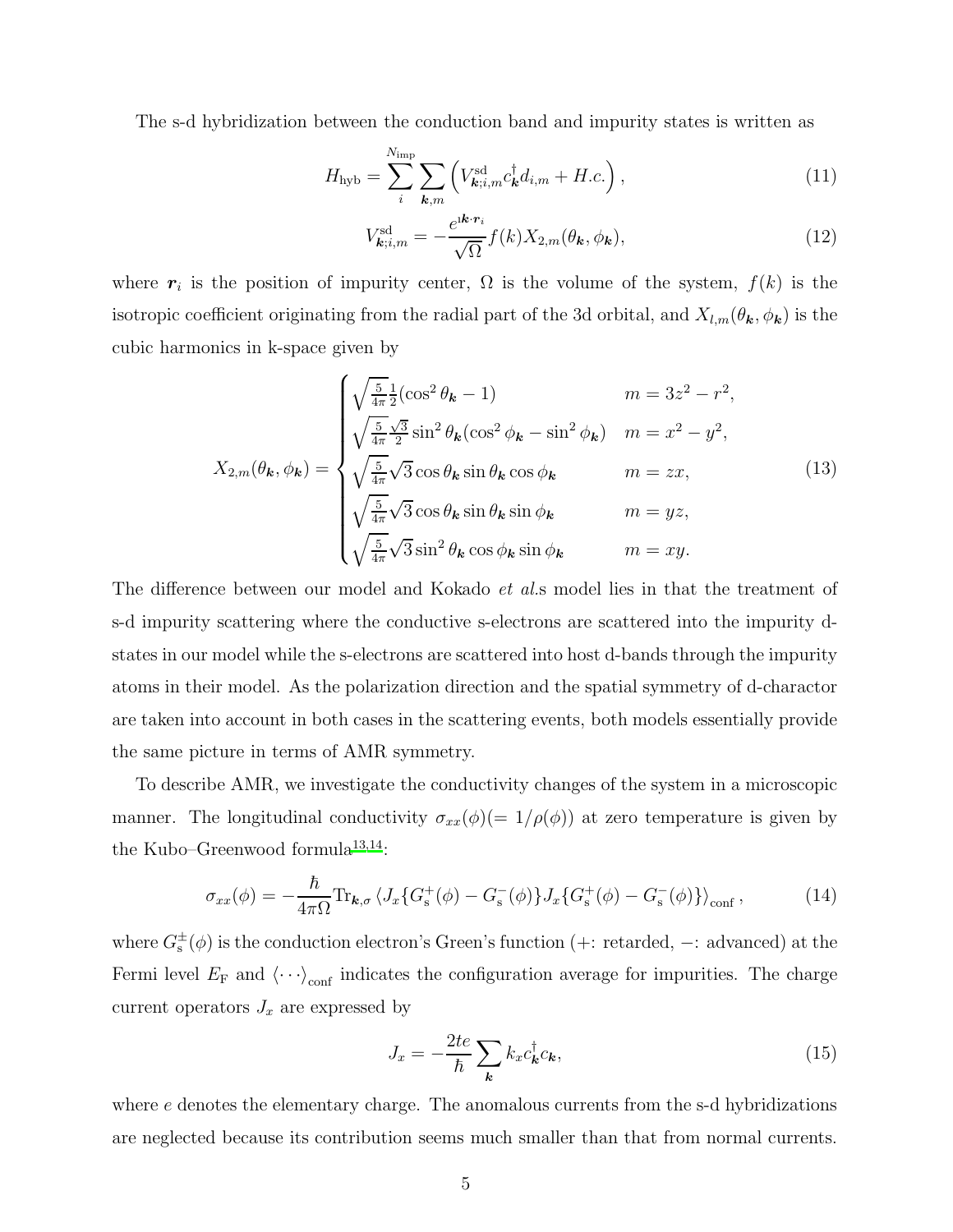To perform practical calculations, we employ the first Born approximation, and  $G_s^{\pm}(\phi)$  is replaced by impurity averaged Green's function:

$$
\tilde{G}_{\rm s}^{\pm}(\phi) = (E_{\rm F} - H_{\rm s}(\phi) - \Sigma^{\pm}(\phi))^{-1},\tag{16}
$$

$$
\Sigma^{\pm}(\phi) \equiv \pm i\eta^{\text{ss}} + \Sigma^{\text{sd},\pm}(\phi),\tag{17}
$$

where  $\eta^{\text{ss}}$  is a positive parameter representing the self-energy from the s-s scattering and  $\Sigma^{\text{sd},\pm}(\phi)$  is the self-energy from the s-d scattering.  $\Sigma^{\text{sd},\pm}(\phi)$  is written as

<span id="page-5-0"></span>
$$
\Sigma^{\text{sd},\pm}(\phi) = n_{\text{imp}}|f(k_{\text{F}})|^2 \sum_{\mathbf{k},m,m',\sigma,\sigma'} X_{2,m'}^*(\theta_{\mathbf{k}},\phi_{\mathbf{k}}) X_{2,m}(\theta_{\mathbf{k}},\phi_{\mathbf{k}}) \langle [G_{\text{imp}}(\phi)]_{i,m,\sigma;i,m',\sigma'} \rangle_{\text{conf}}, \quad (18)
$$

where  $n_{\rm imp} \equiv N_{\rm imp}/\Omega$ , and  $G_{\rm imp}^{\pm}(\phi)$  is the impurity Green's function at  $E_{\rm F}$ ,

<span id="page-5-1"></span>
$$
G_{\rm imp}^{\pm}(\phi) = (E_{\rm F} - H_{\rm imp}(\phi) \pm i \Gamma_0)^{-1}.
$$
 (19)

In this expression, the finite energy width  $\Gamma_0$  is phenomenologically introduced as reflecting the hybridization with the host 3d bands. As we consider the random impurities, the variables in Eqs.  $(18)$  and  $(19)$  do not depend on the impurity site i; Hereinafter, the suffix  $i$  is omitted. Then, Eq.  $(14)$  is rewritten as

<span id="page-5-2"></span>
$$
\sigma_{xx}(\phi) = -\frac{\hbar}{4\pi\Omega} \text{Tr}_{\mathbf{k},\sigma} J_x \{ \tilde{G}_s^+(\phi) - \tilde{G}_s^-(\phi) \} J_x \{ \tilde{G}_s^+(\phi) - \tilde{G}_s^-(\phi) \}. \tag{20}
$$

In this case, there is no contribution from vertex correction because  $\delta \Sigma / \delta G_s = 0$ .

## III. RESULTS AND DISCUSSION

We perform analytical calculations to extract a mechanism and the numerical calculations to see the detailed trend of AMR on cubic symmetry.

#### A. Perturbative analysis in lifetime approximation

We herein show the results that finite  $c_4$  can be obtained from the fourth-order perturbation with respect to the SOI. For the analytical calculations, we first take the following three approximations: (1) two-current model as

$$
\rho(\phi) \simeq \left(\frac{1}{\rho_+(\phi)} + \frac{1}{\rho_-(\phi)}\right)^{-1},\tag{21}
$$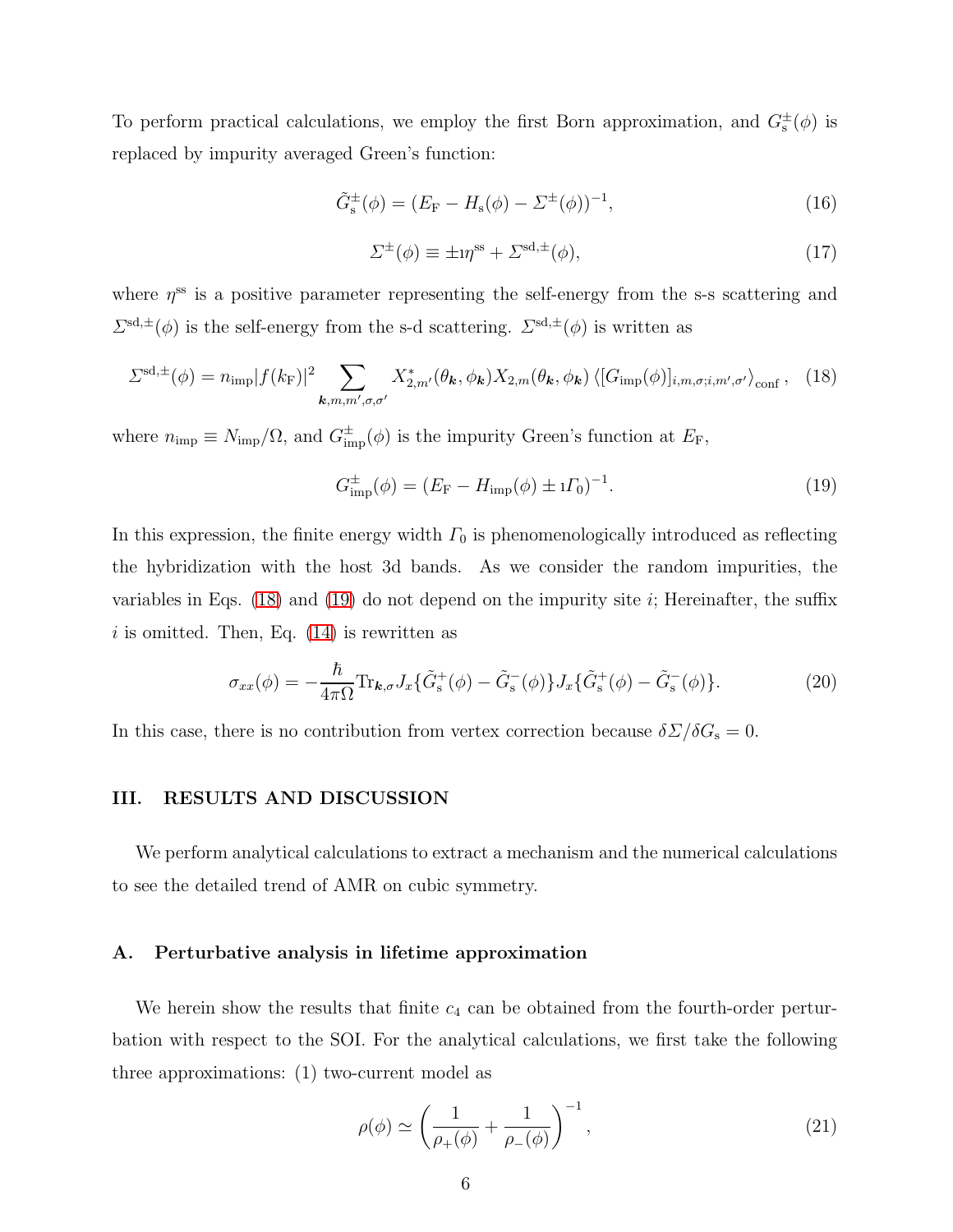where  $\rho_{+}(\rho_{-})$  indicates the majority (minority) spin resistor; (2) Matthiessen's rule as

$$
\rho_{\sigma}(\phi) \simeq \rho_{\sigma}^{\text{ss}} + \rho_{\sigma}^{\text{sd}}(\phi),\tag{22}
$$

where  $\rho^{\rm ss}(\rho^{\rm sd})$  is the resistivity originating from s-s (s-d) scattering; (3) Lifetime approximation for s-d scattering as

$$
\rho_{\sigma}^{\rm sd}(\phi) \simeq \frac{m^*}{e^2 n_{\sigma}} \left( -\frac{1}{\hbar} \text{Im} \Sigma_{\sigma,\sigma}^+(\phi) \right),\tag{23}
$$

where  $m^*$  denotes the effective mass of electron and  $n_{\sigma}$  is the electron concentration of  $\sigma$ spin at  $E_{\rm F}$ . Incidentally,  $\rho_{\sigma}^{\rm ss}$  is treated as the constant parameter.

We next take the higher-order perturbation expansion with respect to the SOI in  $G_{\text{imp}}^{+}$ :

<span id="page-6-2"></span>
$$
G_{\rm imp}^+(\phi) = (1 + gT(\phi))g\tag{24}
$$

where  $T(\phi) \equiv H_{so} + H_{so} g H_{so} + \cdots$  is T-matrix and  $g(\phi) = \{E_F - (H_{ex}^{(i)}(\phi) + H_{cf}^{(i)}) - iI_0\}^{-1}$  is unperturbed Green's function of the impurity state. The argument  $\phi$  is omitted from  $g(\phi)$ owing to the paper savings. In the cubic system, the relations of  $g_{xy,\sigma} = g_{yz,\sigma} = g_{zx,\sigma} \equiv g_{\varepsilon,\sigma}$ and  $g_{x^2-y^2,\sigma} = g_{3z^2-r^2,\sigma} \equiv g_{\gamma,\sigma}$  are satisfied.

Here, we have  $\rho_{\sigma}^{\rm sd}(\phi) = \rho_{0,\sigma}^{\rm sd} + \rho_{\sigma}'(\phi)$  where  $\rho_{0,\sigma}^{\rm sd}$  and  $\rho_{\sigma}'(\phi)$  are the unperturbed term and the perturbed term is  $(\rho_{0,\sigma}^{\text{sd}} \gg \rho_{\sigma}'(\phi))$ . Then,  $\rho(\phi)$  is derived as

<span id="page-6-0"></span>
$$
\rho(\phi) \simeq \rho_0 + \frac{\rho'_+(\phi) + \alpha^2 \rho'_-(\phi)}{(1+\alpha)^2},
$$
\n(25)

with  $\rho_0 \equiv (\rho_{0,+}^{-1} + \rho_{0,-}^{-1})^{-1}$ ,  $\rho_{0,\sigma} \equiv \rho_{\sigma}^{\text{ss}} + \rho_{0,\sigma}^{\text{sd}}$ , and  $\alpha \equiv \rho_{0,+}/\rho_{0,-}$ .

For simplicity, we make the assumption that spin splitting is large  $(\Delta_s, \Delta_d \gg \Delta_{cf}, \Gamma_0)$ and  $E_F$  lies in the de states of + spin level  $(E_F \sim E_{\varepsilon} - \Delta_d)$ . In this configuration, the relation

<span id="page-6-3"></span><span id="page-6-1"></span>
$$
|g_{m,+}| \gg |g_{m,-}| \tag{26}
$$

Holds; then, we can neglect the term including  $g_{m,-}$ . Subsequently,  $\rho'(\phi)$  in Eq.[\(25\)](#page-6-0) is neglected; therefore, the AMR ratio in Eq.[\(1\)](#page-1-0) is written as

$$
AMR(\phi) = \frac{\rho_0 - \rho_\perp}{\rho_\perp} - w \text{Im} \left[ \sum_{m,m'} X_{2,m'}^* \left( \frac{\pi}{2}, 0 \right) X_{2,m} \left( \frac{\pi}{2}, 0 \right) g_{m,+} T_{m,+;m',+}(\phi) g_{m',+} \right], \quad (27)
$$

$$
w \equiv \frac{15}{4\pi} \frac{1}{(1+\alpha)^2} \frac{1}{\rho_{\perp}} \frac{m^*}{e^2 n_+} \frac{n_{\rm imp} |f(k_{\rm F})|^2}{\hbar}.
$$
 (28)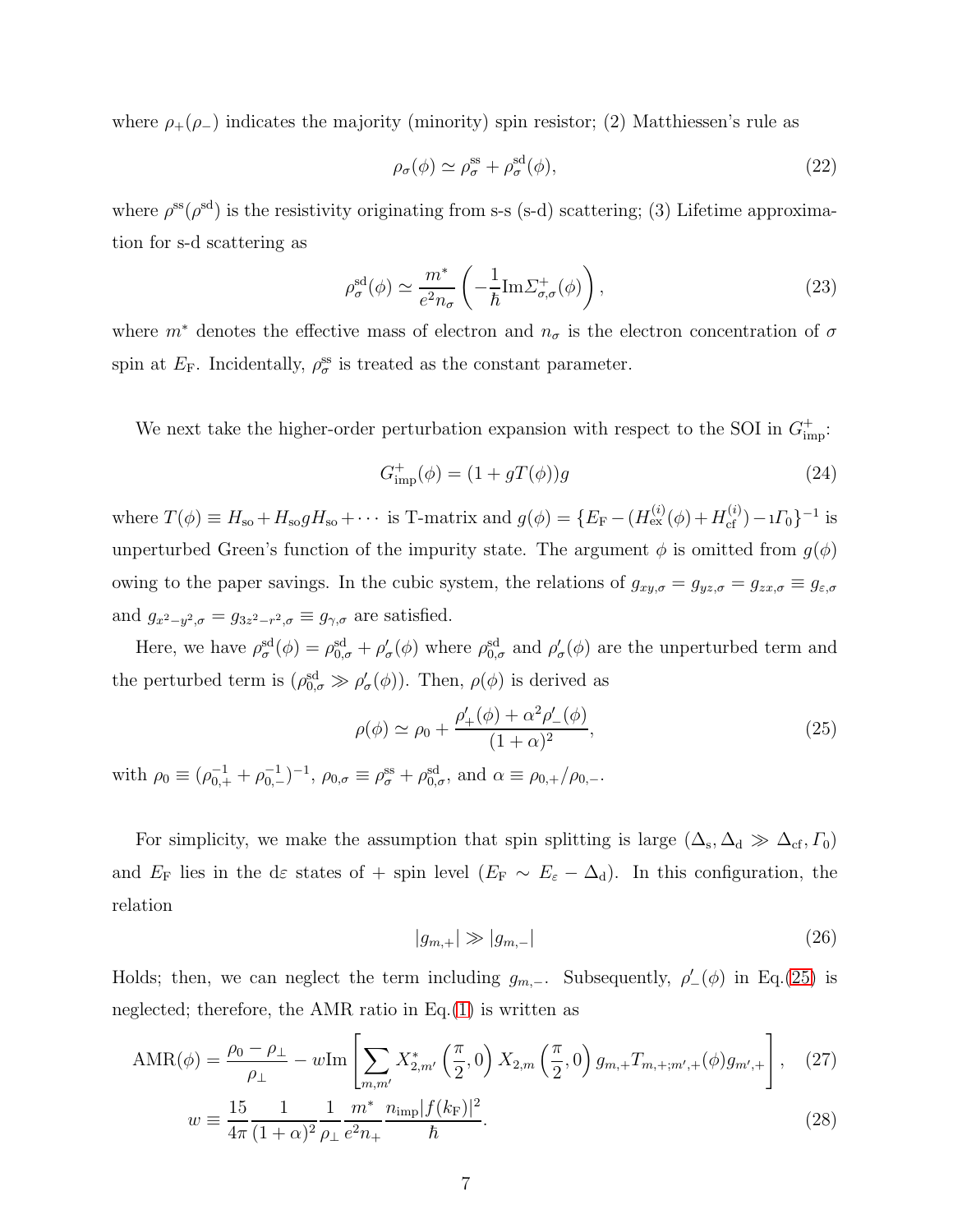We observe that the finite  $c_4$  in cubic symmetry can be obtained from the fourth-order perturbation term of SOI (see Appendix) as

<span id="page-7-0"></span>
$$
c_4 \simeq -\frac{w}{4} \left(\frac{\lambda}{2}\right)^4 \operatorname{Im}[g_{\gamma,+}^2 g_{\varepsilon,+}^2 (4g_{\gamma,+} - g_{\varepsilon,+})]. \tag{29}
$$

Next, we discuss how  $c_4$  originates as a fourth-order perturbation of SOI in cubic symme-try. According to Kokado's study,<sup>[12](#page-11-4)</sup> the  $c_4$  term is connected to the difference of the PDOS at the  $E_F$  among the de-states, which is realized by the tetragonal distortion in their model. In the present case, we see that the second-order effect of SOI among the fourth-order perturbation terms of SOI plays a role to split the d $\varepsilon$  states even in the cubic system. Then, spin-orbit splitting due to the  $\lambda^2$  is responsible for the  $c_4$  term; In conjunction with the  $\lambda^2$ contribution that causes conventional AMR,  $c_4$  originates the from fourth-order  $\lambda$ .

#### B. Numerical calculation

Equation [\(20\)](#page-5-2) is directly calculated to qualitatively investigate the AMR behavior. As typical values, we set the parameters  $\Delta_s = \Delta_d = 0.5, \Delta_{cf} \equiv (E_{\gamma} - E_{\varepsilon}) = 0.3, \lambda = 0.1, \eta^{\rm ss} =$  $0.01, \Gamma_0 = 0.05, |f(k_F)| = 1.0$ , and  $n_{\text{imp}} = 0.1$ , in units of t. Here, the Fermi energy lies in the d $\varepsilon$  level broadened by  $\Gamma_0$  of majority spin bands as shown in Fig. [3.](#page-13-0) In Fig. [5,](#page-13-1) we show the calculated results of AMR, and it can be decomposed into the two-fold and four-fold terms. Here, it is numerically confirmed that the finite  $c_4$  appears even in cubic symmetry. Moreover, we calculate the SOI strength  $\lambda$  dependence of  $c_4$ , as shown in Fig[.6.](#page-14-0) The intensity of  $c_4$  increases with increasing  $\lambda$  and is well-fitted by the  $\lambda^4$  curve. The results indicate that the  $c_4$  appears as a fourth-order perturbation effect of SOI, supporting the analytical calculation results.

Fig[.7](#page-14-1) shows the  $E_F$  dependencies of  $c_4$  with assuming the impurity's DOS. The  $c_2$  intensity simply increases when the total DOS of impurity states takes a large value. On the contrary,  $c_4$  has a compensation point and can takes both positive and negative values within the same region of  $(E_F \sim E_{\varepsilon,+})$ . The  $c_4$  depends on the properties of each PDOS not the total DOS,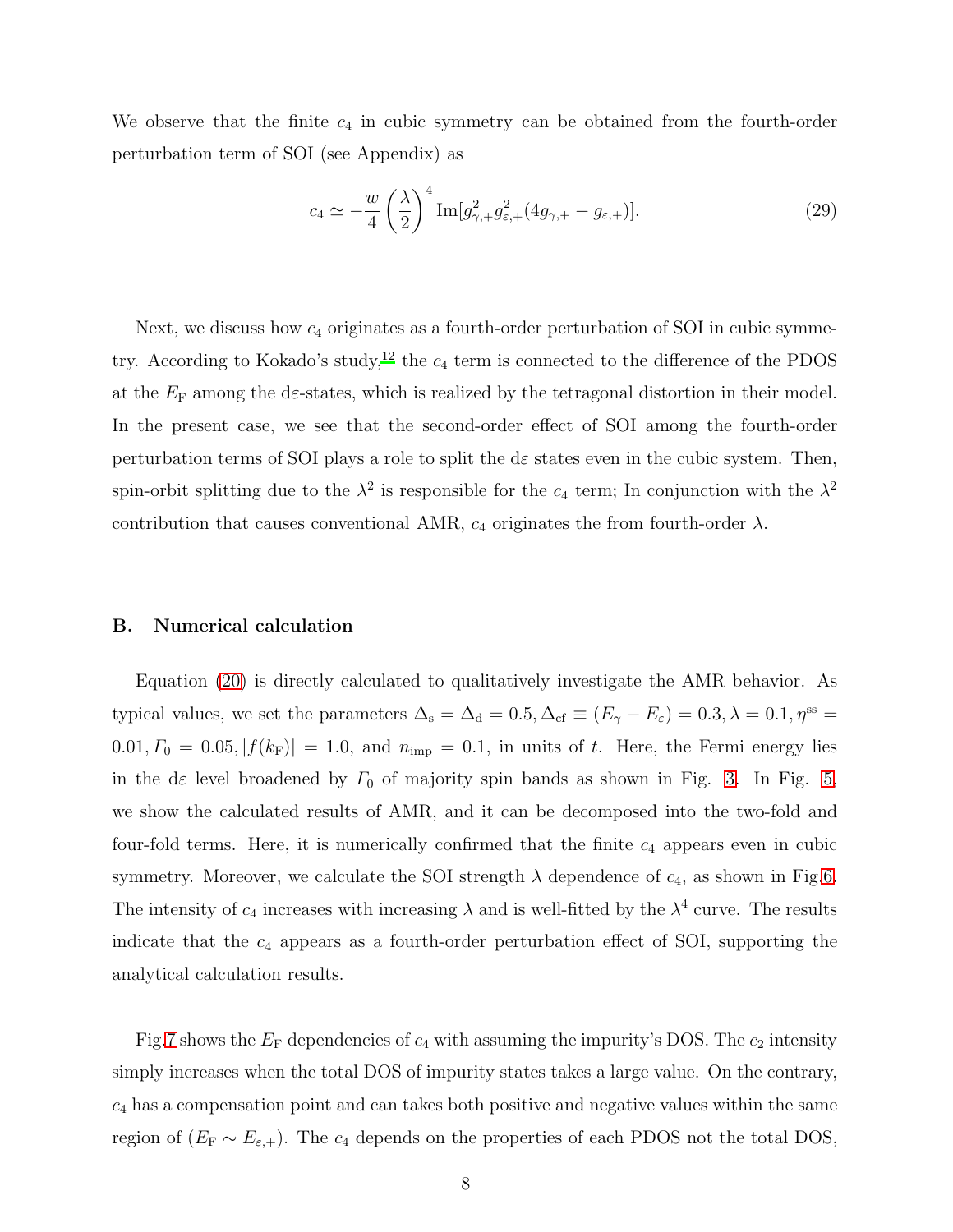hence it is suggested that the  $c_4$  has strong material dependence. The d-band property should be taken into account to predict the  $c_4$ s on actual materials.

## IV. CONCLUSION

In summary, we investigate the four-fold AMR ratio in cubic single-crystal ferromagnetic 3d alloys within the s-d scattering model in the presence of the SOI and the cubic symmetric crystal field from a microscopic viewpoint. The analytical and numerical results indicate that the  $c_4$  term appears as a fourth-order perturbation effect of SOI and is sensitive to the PDOSs of 3d states at the Fermi level. As a result, we observe that the  $c_4$  in the cubic system can be understood as the same scheme as that in the tetragonal system<sup>[12](#page-11-4)</sup> by substituting tetragonal splitting with spin-orbit splitting. To explain the material dependence of  $c_4$ , we need to take into account the material's d-bands structure in a future work.

#### ACKNOWLEDGEMENT

We would like to thank Professor S. Kokado of Shizuoka University and M. Tsunoda of Tohoku University for their useful discussions. Yuta YAHAGI acknowledges support from GP-Spin at Tohoku University. This study was supported by CSRN and JSPS KAKENHI Grant No. 17K14800 in Japan. We would like to thank Editage (www.editage.com) for English language editing.

### APPENDIX

The  $c_4$  of Eq. [\(29\)](#page-7-0) is calculated from the impurity Hamiltonian of Eq. [\(7\)](#page-3-0) and the expression of AMR ratio in Eq. [\(27\)](#page-6-1), by taking the perturbation with respect to the SOI in  $G_{\text{imp}}$ . As stated by the degeneracy of xz and yz, the calculation is performed by following a perturbation theory on the degenerate case.

First, in terms of the unperturbed eigenstates , we explicitly write the matrix representation of Hamiltonian. The unperturbed eigenstates are identified by the combination of 3d orbital levels  $m = \varepsilon_+, \varepsilon_0, \varepsilon_-, x^2 - y^2, 3z^2 - r^2$  and spin  $\sigma = \pm$  as  $|m, \sigma\rangle$ . Here, to avoid difficulty from degeneracy, we undertake unitary transformation from the subspace of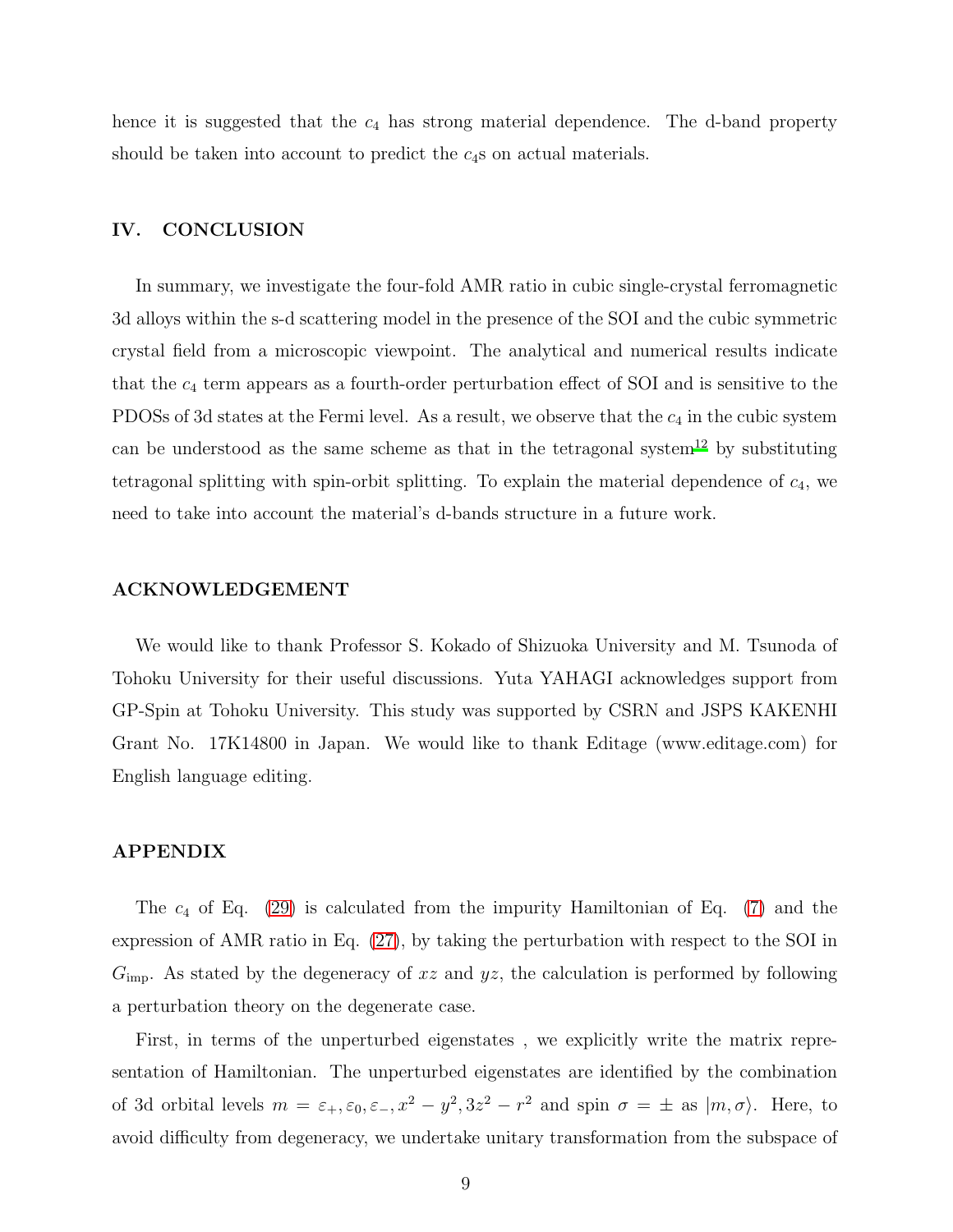$\{xy, yz, zx\}$  into that of  $\{\varepsilon_{+}, \varepsilon_{0}, \varepsilon_{-}\}$  as

$$
\begin{cases}\n\left|\varepsilon_{+},\pm\right\rangle = \frac{1}{\sqrt{2}}\left\{-\left|xy,\pm\right\rangle \pm i\sin\phi\left|yz,\pm\right\rangle \mp i\cos\phi\left|xz,\pm\right\rangle\right\}, \\
\left|\varepsilon_{0},\pm\right\rangle = \frac{1}{\sqrt{2}}\left\{\cos\phi\left|yz,\pm\right\rangle + \sin\phi\left|xz,\pm\right\rangle\right\}, \\
\left|\varepsilon_{-},\pm\right\rangle = \frac{1}{\sqrt{2}}\left\{\left|xy,\pm\right\rangle \pm i\sin\phi\left|yz,\pm\right\rangle \mp i\cos\phi\left|xz,\pm\right\rangle\right\}.\n\end{cases}\n(30)
$$

The unitary transformation is obtained from the block-diagonalization of  $H_{\rm so}$  on  $\{xy, yz, zx\}$ subspace, which means that we solve the secular equation in advance. Therefore, we obtain the unperturbed eigenenergies

$$
E_{m,\pm} = \begin{cases} \mp \Delta_{\rm d} & m = \varepsilon_{\pm}, \varepsilon_{0}, \\ \Delta_{\rm cf} \mp \Delta_{\rm d} & m = x^{2} - y^{2}, 3z^{2} - r^{2}, \end{cases}
$$
(31)

and matrix represented  $H_{\rm so}$  as Table. [I.](#page-9-0)

TABLE I. A part of matrix representation of  $H_{\rm so}$  (Eq. [\(10\)](#page-3-1)) divided by  $\frac{\lambda}{2}$ . The remaining elements are obtained from  $\langle m', +|H_{so}|m, -\rangle = (\langle m, -|H_{so}|m, +\rangle)^*$  and  $\langle m', -|H_{so}|m, -\rangle =$  $(\langle m', + | H_{\rm so} | m, + \rangle)^*$ .

<span id="page-9-0"></span>

| $H_{\rm so}/\frac{\lambda}{2}$      | $\ket{\varepsilon_+, +}$                                                                                                | $\ket{\varepsilon_0, +}$ | $ \varepsilon_-,+\rangle$                                                        |                                 | $ x^2-y^2,+\rangle$ $ 3z^2-r^2,+\rangle$ |
|-------------------------------------|-------------------------------------------------------------------------------------------------------------------------|--------------------------|----------------------------------------------------------------------------------|---------------------------------|------------------------------------------|
| $\langle \varepsilon_+,+\rangle$    | $\mathbf{1}$                                                                                                            | $\overline{0}$           | $\overline{0}$                                                                   | $\begin{matrix} 0 \end{matrix}$ | $-\sqrt{\frac{3}{2}}\sin 2\phi$          |
| $\langle \varepsilon_0, +  $        | $\overline{0}$                                                                                                          | $\overline{0}$           | $\boldsymbol{0}$                                                                 | $^{-1}$                         | $-1\sqrt{3}\cos 2\phi$                   |
| $\langle \varepsilon_-,+\vert$      | $\overline{0}$                                                                                                          |                          | $-1$                                                                             | $\boldsymbol{0}$                | $-\sqrt{\frac{3}{2}}\sin 2\phi$          |
| $\langle x^2 - y^2, +  $            | $\overline{0}$                                                                                                          |                          | $\boldsymbol{0}$                                                                 | $\overline{0}$                  | $\boldsymbol{0}$                         |
| $\langle 3z^2 - r^2, + \vert \vert$ |                                                                                                                         |                          | $-\sqrt{\frac{3}{2}}\sin 2\phi \sqrt{3}\cos 2\phi -\sqrt{\frac{3}{2}}\sin 2\phi$ | $\overline{0}$                  | 0                                        |
| $\langle \varepsilon_+, - $         | $\overline{0}$                                                                                                          | $\sqrt{2}$               | $\overline{0}$                                                                   | $\Omega$                        | $\theta$                                 |
| $\langle \varepsilon_0,- $          | $-\sqrt{2}$                                                                                                             | $\overline{0}$           | $\overline{0}$                                                                   | $\theta$                        | 1                                        |
| $\langle \varepsilon_-, -  $        | $\overline{0}$                                                                                                          | $\theta$                 | $\boldsymbol{0}$                                                                 | $-1\sqrt{2}$                    | 0                                        |
| $\langle x^2-y^2,- $                | $\theta$                                                                                                                | $\overline{0}$           | $1\sqrt{2}$                                                                      | $\overline{0}$                  | 0                                        |
|                                     | $\langle 3z^2-r^2,- _{1}^{-1}\sqrt{\frac{3}{2}}\cos 2\phi \sqrt{3}\sin 2\phi -_{1}\sqrt{\frac{3}{2}}\cos 2\phi \rangle$ |                          |                                                                                  | $\boldsymbol{0}$                | 0                                        |

Next, we derive the  $T(\phi)$  from Eq. [\(24\)](#page-6-2) under the condition of Eq. [\(26\)](#page-6-3) and substitute the results into Eq. [\(27\)](#page-6-1). In particular, we need to calculate  $T_{\gamma, +; \gamma', +}(\phi), (\gamma, \gamma' = x^2 - y^2, 3z^2 - r^2)$ because otherwise the terms finally become zero due to  $X_{2,m}(\hat{\boldsymbol{x}})$  becoming zero. The oddorder terms in  $T_{\gamma, +; \gamma', +}(\phi)$  will be cancelled due to the equivalence of both positive and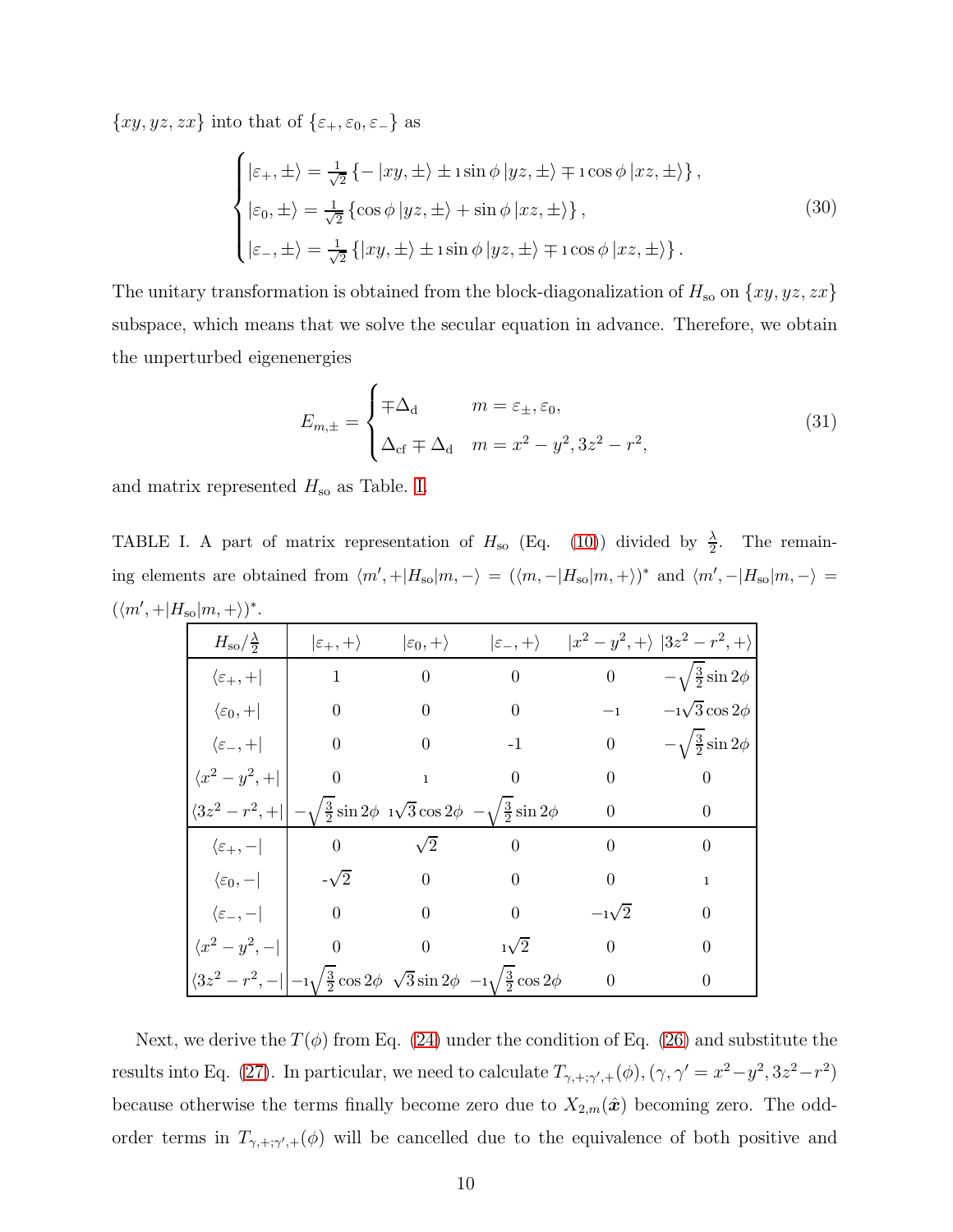negative contribution. The second-order term  $T^{(2)}_{\gamma,+}$  $\gamma_{\gamma,+;\gamma',+}^{(2)}(\phi)$  is written as

$$
\begin{cases}\nT_{x^2-y^2, +; x^2-y^2,+}^{(2)}(\phi) \simeq \left(\frac{\lambda}{2}\right)^2 g_{\varepsilon,+}, \\
T_{x^2-y^2, +; 3z^2-r^2,+}^{(2)}(\phi) = T_{3z^2-r^2, +; x^2-y^2,+}^{(2)}(\phi) \simeq \sqrt{3} \left(\frac{\lambda}{2}\right)^2 g_{\varepsilon,+} \cos 2\phi, \\
T_{3z^2-r^2, +; 3z^2-r^2,+}^{(2)}(\phi) \simeq 3 \left(\frac{\lambda}{2}\right)^2 g_{\varepsilon,+},\n\end{cases}
$$
\n(32)

where  $g_{\varepsilon,+} \equiv (E_{\rm F} - E_{\varepsilon,+} - i \Gamma_0)^{-1}, \varepsilon = \varepsilon_{\pm}, \varepsilon_0$ . Substituting it into Eq. [\(27\)](#page-6-1), the resistivity obtains an angular dependence of  $\cos 2\phi$  and its coefficient can be written as

$$
c_2 \simeq -w\left(\frac{\lambda}{2}\right)^2 \text{Im}[(g_{\gamma,+})^2 g_{\varepsilon,+}].
$$
\n(33)

Therefore, consistent with previous studies, conventional AMR behavior is described by the second-order perturbation theory with respect to the SOI.

The fourth-order term  $T^{(4)}_{\gamma,+}$  $\gamma_{\gamma,+;\gamma',+}^{(\mathcal{A})}(\phi)$  is expressed as

$$
\begin{cases}\nT_{x^2-y^2, +; x^2-y^2,+}^{(2)}(\phi) \simeq \frac{1}{2} \left(\frac{\lambda}{2}\right)^2 (g_{\varepsilon,+})^2 g_{\gamma,+} (5 + 3 \cos 4\phi), \\
T_{x^2-y^2, +; 3z^2-r^2,+}^{(2)}(\phi) = T_{3z^2-r^2, +; x^2-y^2,+}^{(2)}(\phi) \simeq 4\sqrt{3} \left(\frac{\lambda}{2}\right)^2 (g_{\varepsilon,+})^2 g_{\gamma,+} \cos 2\phi, \\
T_{3z^2-r^2, +; 3z^2-r^2,+}^{(2)}(\phi) \simeq \frac{3}{2} \left(\frac{\lambda}{2}\right)^2 (g_{\varepsilon,+})^2 \left\{ (7g_{\gamma,+} + g_{\varepsilon,+}) + (g_{\gamma,+} - g_{\varepsilon,+}) \cos 4\phi \right\}.\n\end{cases} \tag{34}
$$

Consequently, we obtain the expression of AMR including  $\cos 4\phi$  and its coefficient as

$$
c_4 \simeq -\frac{w}{4} \left(\frac{\lambda}{2}\right)^4 \operatorname{Im}[g_{\gamma,+}^2 g_{\varepsilon,+}^2 (4g_{\gamma,+} - g_{\varepsilon,+})]. \tag{35}
$$

# REFERENCES

- <span id="page-10-0"></span><sup>1</sup>L. Berger and S. A. Friedberg. Magnetoresistance of a Permalloy Single Crystal and Effect of 3d Orbital Degeneracies. *Physical Review*, Vol. 165, No. 2, pp. 670–679, 1968.
- 2 I. A. Campbell, A. Fert, and O. Jaoul. The spontaneous resistivity anisotropy in ni-based alloys. *Journal of Physics C: Solid State Physics*, Vol. 3, No. 1S, p. S95, 1970.
- <sup>3</sup>R. I. Potter. Magnetoresistance anisotropy in ferromagnetic NiCu alloys. *Physical Review B*, Vol. 10, No. 11, pp. 4626–4636, dec 1974.
- <sup>4</sup>T. R. Mcguire and R. I. Potter. Anisotropic Magnetoresistance in Ferromagnetic 3D Alloys. *IEEE Transactions on Magnetics*, Vol. 11, No. 4, pp. 1018–1038, 1975.
- <span id="page-10-1"></span><sup>5</sup>S. Kokado, M. Tsunoda, K. Harigaya, and A. Sakuma. Anisotropic magnetoresistance effects in Fe, Co, Ni, Fe 4N, and half-metallic ferromagnet: A systematic analysis. *Journal of the Physical Society of Japan*, Vol. 81, No. 2, pp. 1–17, 2012.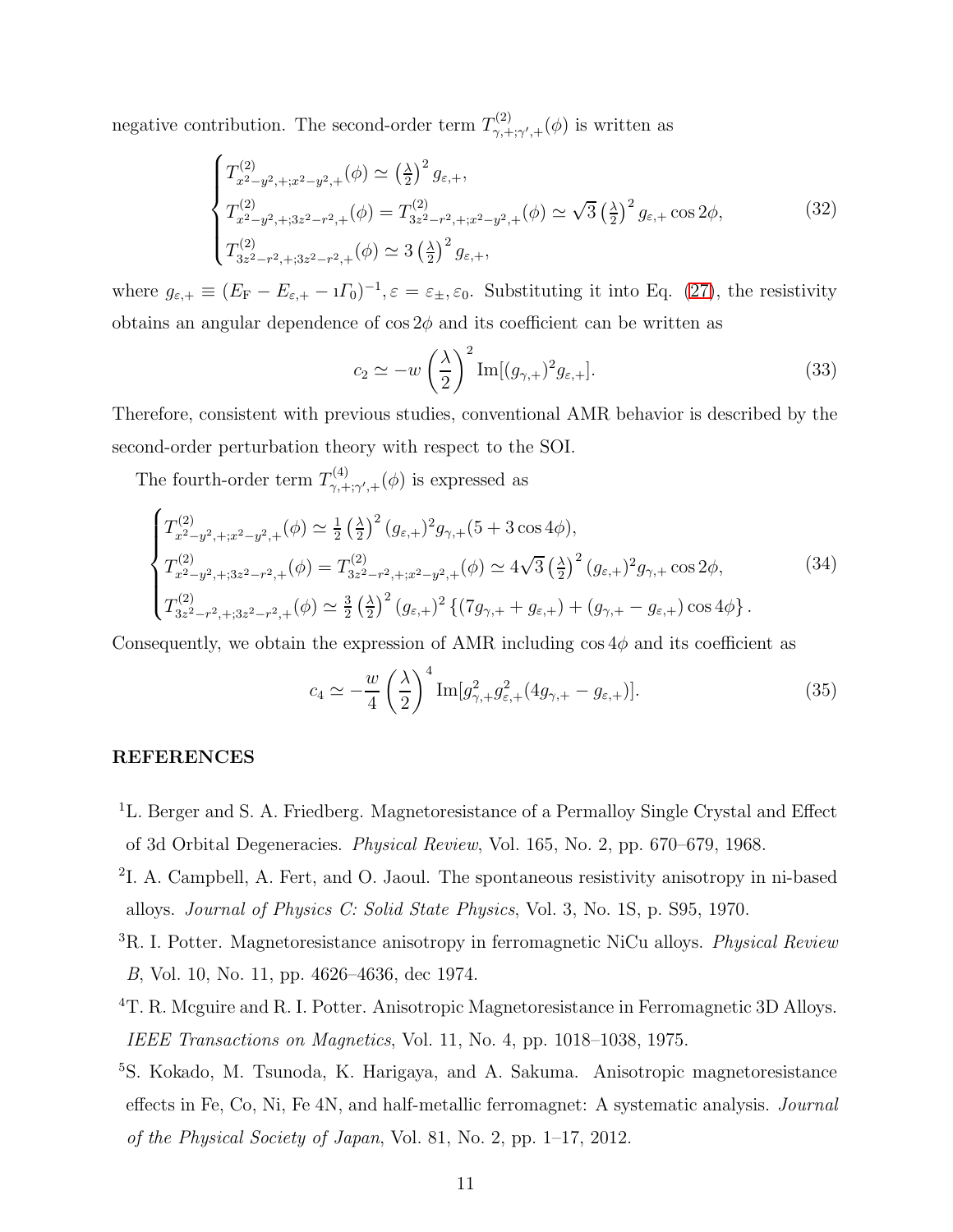- <span id="page-11-0"></span><sup>6</sup>Y. Yahagi, D. Miura, and A. Sakuma. Theoretical study on the perpendicular anisotropic magnetoresistance using rashba-type ferromagnetic model. *AIP Advances*, Vol. 8, No. 5, p. 055822, 2018.
- <span id="page-11-1"></span><sup>7</sup>M. Tsunoda, H. Takahashi, S. Kokado, Y. Komasaki, A. Sakuma, and M. Takahashi. Anomalous anisotropic magnetoresistance in pseudo-single-crystal γ'-Fe4N films. *Applied Physics Express*, Vol. 3, No. 11, pp. 3–5, 2010.
- <sup>8</sup>K. Ito, K. Kabara, H. Takahashi, T. Sanai, K. Toko, T. Suemasu, and M. Tsunoda. Negative anisotropic magnetoresistance in  $\gamma$ -Fe4N epitaxial films on SrTiO3(001) grown by molecular beam epitaxy. *Japanese Journal of Applied Physics*, Vol. 51, No. 6 PART 1, pp. 9–11, 2012.
- <sup>9</sup>K. Ito, K. Kabara, T. Sanai, K. Toko, Y. Imai, M. Tsunoda, and T. Suemasu. Sign of the spin-polarization in cobalt-iron nitride films determined by the anisotropic magnetoresistance effect. *Journal of Applied Physics*, Vol. 116, No. 5, pp. 0–7, 2014.
- <span id="page-11-2"></span><sup>10</sup>K. Kabara, M. Tsunoda, and S. Kokado. Annealing effects on nitrogen site ordering and anisotropic magnetoresistance in pseudo-single-crystal γ-Fe4N films. *Applied Physics Express*, Vol. 7, No. 6, 2014.
- <span id="page-11-3"></span><sup>11</sup>M. Oogane, A. P. McFadden, Y. Kota, T. L. Brown-Heft, M. Tsunoda, Y. Ando, and C. J. Palmstrøm. Fourfold symmetric anisotropic magnetoresistance in half-metallic Co2MnSi Heusler alloy thin films. *Japanese Journal of Applied Physics*, Vol. 57, No. 6, p. 063001, 2018.
- <span id="page-11-4"></span><sup>12</sup>S. Kokado and M. Tsunoda. Twofold and Fourfold Symmetric Anisotropic Magnetoresistance E ff ect in a Model with Crystal Field. Vol. 094710, pp. 1–18, 2015.
- <span id="page-11-5"></span><sup>13</sup>R. Kubo. Statistical-Mechanical Theory of Irreversible Processes. I. General Theory and Simple Applications to Magnetic and Conduction Problems. *Journal of the Physical Society of Japan*, Vol. 12, No. 6, pp. 570–586, jun 1957.
- <span id="page-11-6"></span><sup>14</sup>D. A. Greenwood. The Boltzmann equation in the theory of electrical conduction in metals. *Proceedings of the Physical Society*, Vol. 71, No. 4, pp. 585–596, 1958.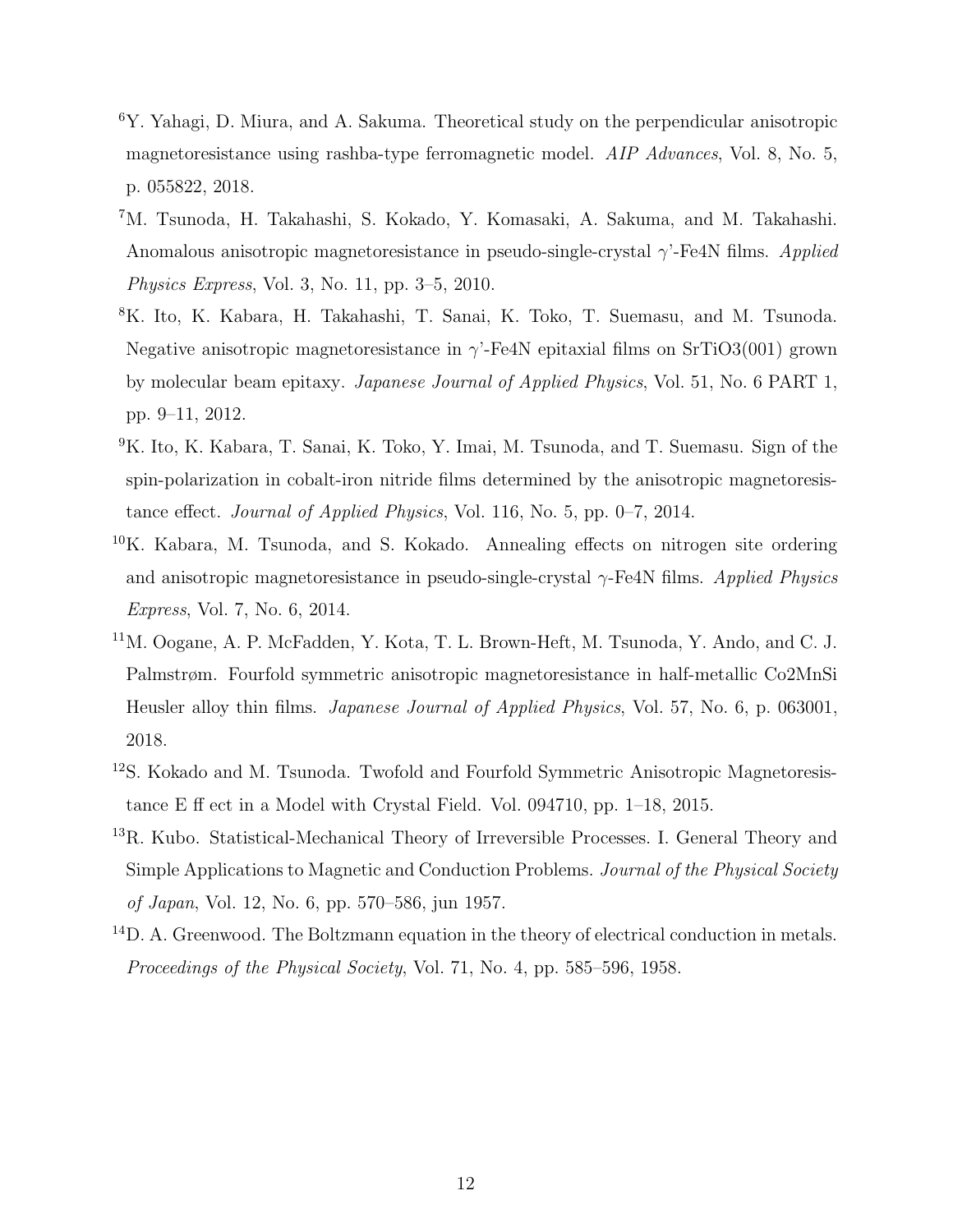# FIGURES



FIG. 1. Definition of the angle  $\phi$  between the magnetization direction  $\hat{M}$  and the current direction  $\hat{\bm{J}}\parallel\hat{\bm{x}}.$ 



<span id="page-12-0"></span>FIG. 2. Energy levels of the 3d states in the crystal field of (a) cubic symmetry and (b) tetragonal symmetry.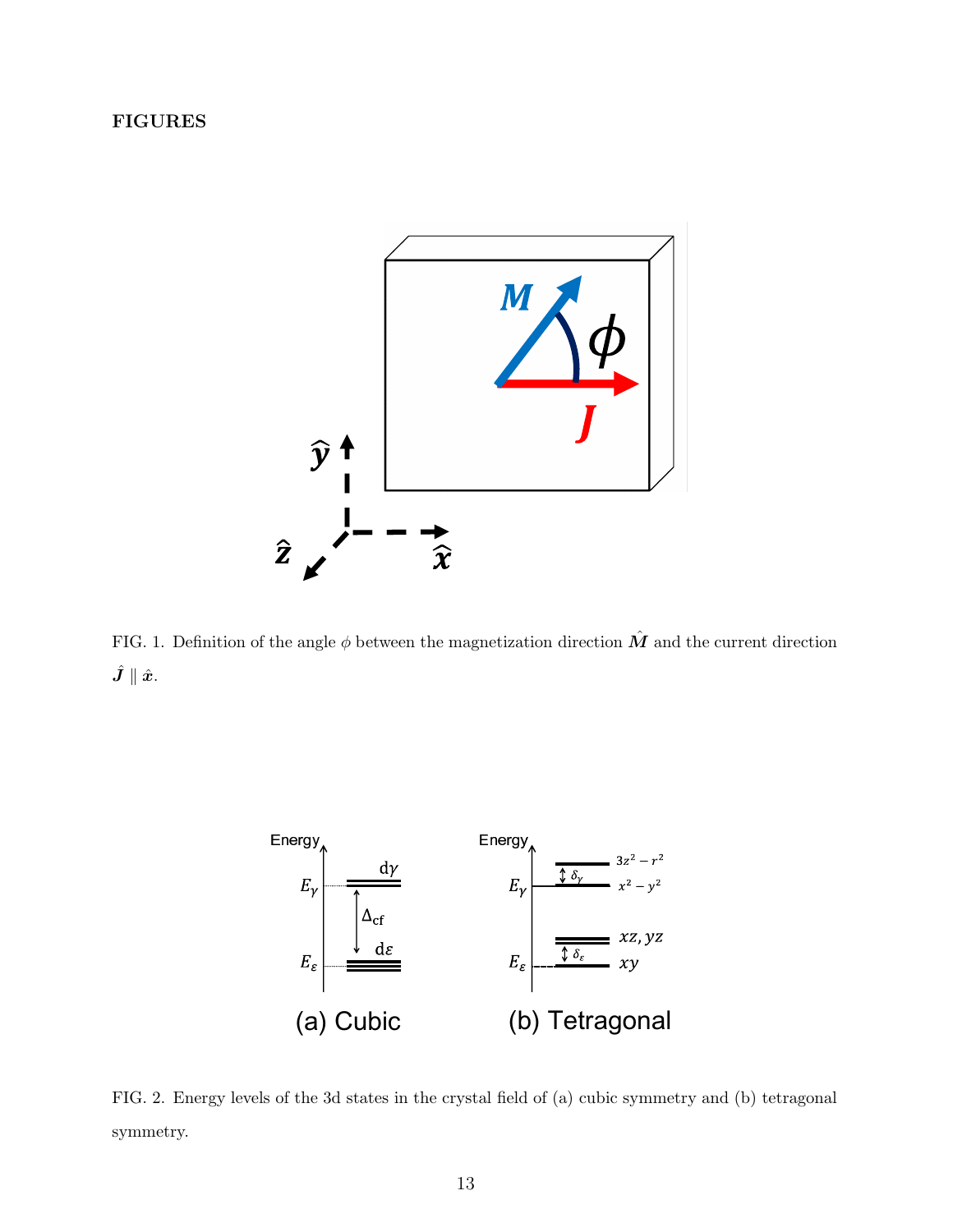

<span id="page-13-0"></span>FIG. 3. (Color online) PDOS of the conduction states and impurity 3d states projected into + and  $-$  spin states. The energy levels are measured from  $E_0$ .



FIG. 4. Angular dependence of the AMR ratio with  $\Delta_{\rm s} \, = \, \Delta_{\rm d} \, = \, 0.5, \Delta_{\rm cf} \, = \, 0.3, \lambda \, =$  $0.1, \varGamma_0 = 0.05, |f(k_\mathrm{F})| = 1.0, n_\mathrm{imp} = 0.1,$  and  $E_{\rm F} \sim E_{\varepsilon} - \Delta_{\rm d}.$ 



<span id="page-13-1"></span>FIG. 5. (Color online) Angular dependence of the two-fold and four-fold components of the AMR ratio.